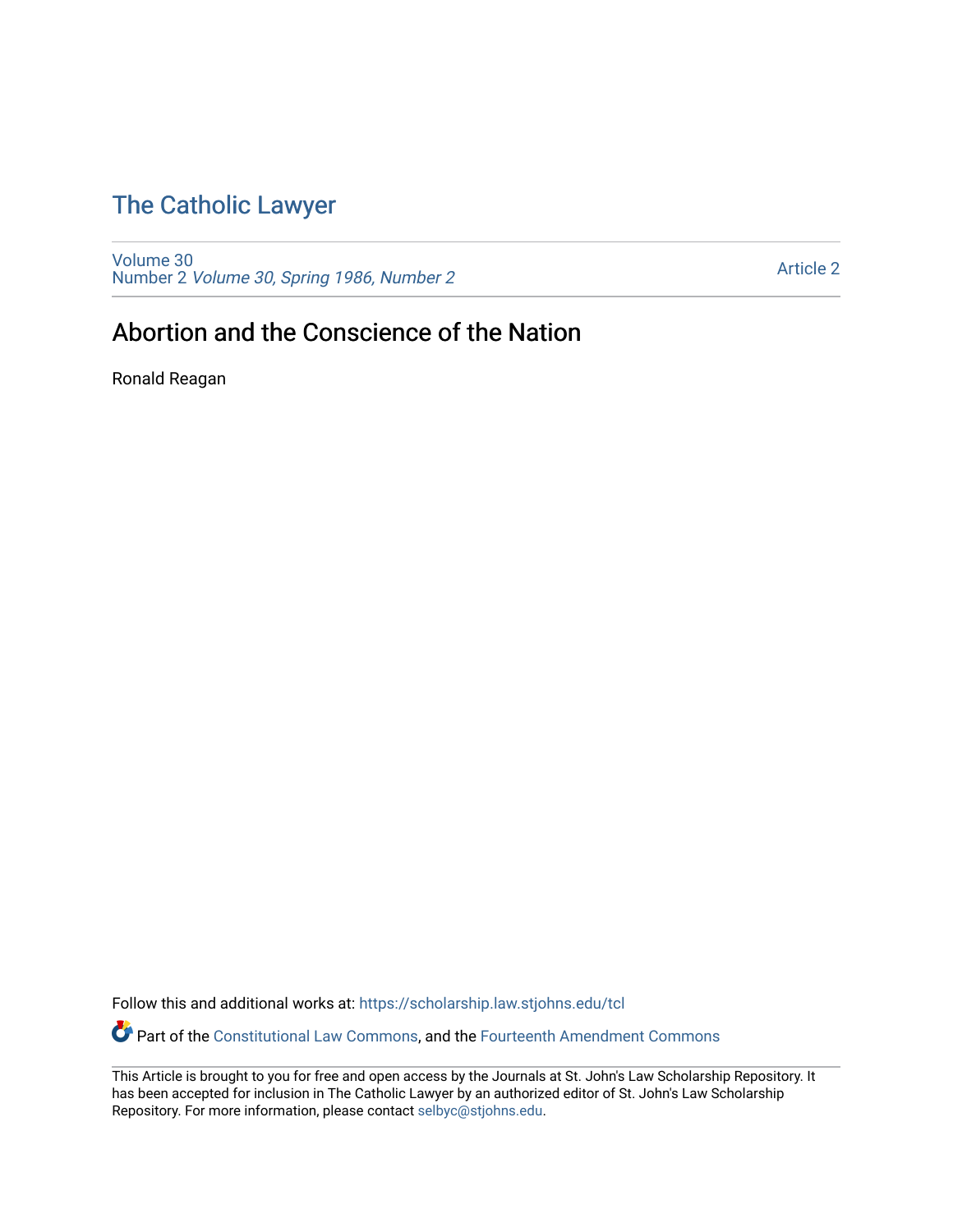## **ABORTION AND THE CONSCIENCE OF THE NATIONt**

**RONALD REAGAN\***

The tenth anniversary of the Supreme Court decision in *Roe v. Wade* is a good time for us to pause and reflect. Our nationwide policy of abortion-on-demand through all nine months of pregnancy was neither voted for **by** our people nor enacted **by** our legislators-not a single state had such unrestricted abortion before the Supreme Court decreed it to be national policy in **1973.** But the consequences of this judicial decision are now obvious: since **1973,** more than fifteen million unborn children have had their lives snuffed out **by** legalized abortions. That is over ten times the number of Americans lost in all our nation's wars.

Make no mistake, abortion-on-demand is not a right granted **by** the Constitution. No serious scholar, including one disposed to agree with the Court's result, has argued that the framers of the Constitution intended to create such a right. Shortly after the *Roe v. Wade* decision, Professor John Hart **Ely,** now Dean of Stanford Law School, wrote that the opinion "is not constitutional law and gives almost no sense of an obligation to try to be." Nowhere do the plain words of the Constitution even hint at a "right" so sweeping as to permit abortion up to the time the child is ready to be born. Yet that is what the Court ruled.

As an act of "raw judicial power" (to use Justice White's biting phrase), the decision **by** the seven-man majority in *Roe v. Wade* has so far been made to stick. But the Court's decision has **by** no means settled the debate. Instead, *Roe v. Wade* has become a continuing prod to the conscience of the nation.

Abortion concerns not just the unborn child, it concerns every one of us. The English poet, John Donne, wrote: "any man's death diminishes me, because I am involved in mankind; and therefore never send to know for whom the bell tolls; it tolls for thee."

t Excerpted from ABORTION **AND** THE **CONSCIENCE** OF THE **NATION by** RONALD **REAGAN. Used by** permission of Thomas Nelson Publishers.

**<sup>\*</sup>** President of the United States.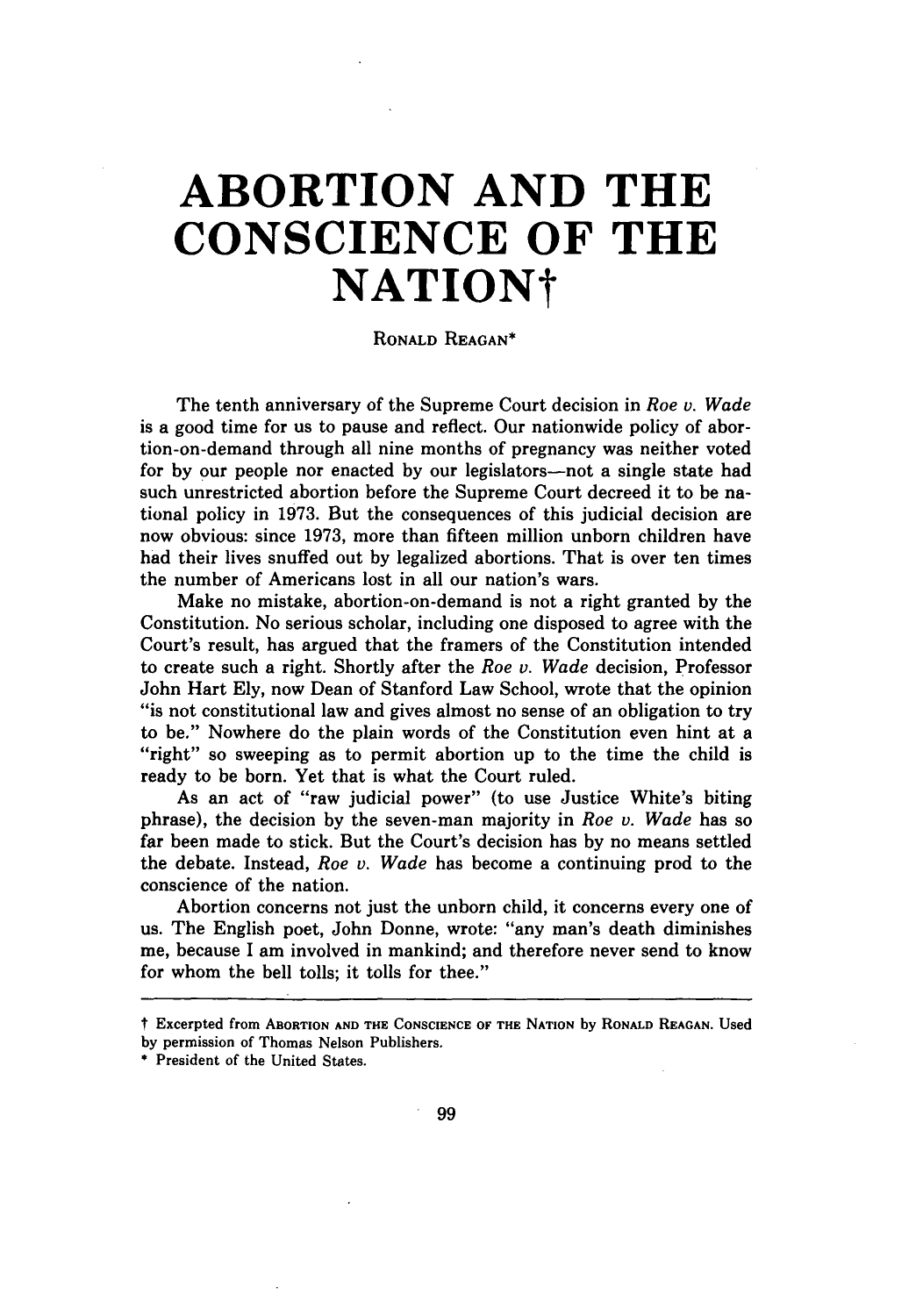We cannot diminish the value of one category of human life—the unborn-without diminishing the value of all human life. We saw tragic proof of this truism last year when the Indiana courts allowed the starvation death of "Baby Doe" in Bloomington because the child had Down's Syndrome.

Many of our fellow citizens grieve over the loss of life that has followed *Roe v. Wade.* Margaret Heckler, soon after being nominated to head the largest department of our government, Health and Human Services [hereinafter HHS], told an audience that she believed abortion to be the greatest moral crisis facing our country today. And the revered Mother Theresa, who works in the streets of Calcutta ministering to dying people in her world-famous mission of mercy, has said that "the greatest misery of our time is the generalized abortion of children."

Over the first two years of my Administration I have closely followed and assisted efforts in Congress to reverse the tide of abortion  $-$  efforts of Congressmen, Senators and citizens responding to an urgent moral crisis. Regrettably, I have also seen the massive efforts of those who, under the banner of "freedom of choice," have so far blocked every effort to reverse nationwide abortion-on-demand.

Despite the formidable obstacles before us, we must not lose heart. This is not the first time our country has been divided by a Supreme Court decision that denied the value of certain human lives. The *Dred Scott* decision of 1857 was not overturned in a day, or a year, or even a decade. At first, only a minority of Americans recognized and deplored the moral crisis brought about by denying the full humanity of our black brothers and sisters; but that minority persisted in their vision and finally prevailed. They did it by appealing to the hearts and minds of their countrymen, to the truth of human dignity under God. From their example, we know that respect for the sacred value of human life is too deeply engrained in the hearts of our people to remain forever suppressed. But the great majority of the American people have not yet made their voices heard, and we cannot expect them to  $-$  any more than the public voice arose against slavery - *until* the issue is clearly framed and presented.

What, then, is the real issue? I have often said that when we talk about abortion, we are talking about two lives  $-$  the life of the mother and the life of the unborn child. Why else do we call a pregnant woman a mother? I have also said that anyone who doesn't feel sure whether we are talking about a second human life should clearly give life the benefit of the doubt. If you don't know whether a body is alive or dead, you would never bury it. I think this consideration itself should be enough for all of us to insist on protecting the unborn.

The case against abortion does not rest here, however, for medical practice confirms at every step the correctness of these moral sensibilities. Modern medicine treats the unborn child as a patient. Medical pioneers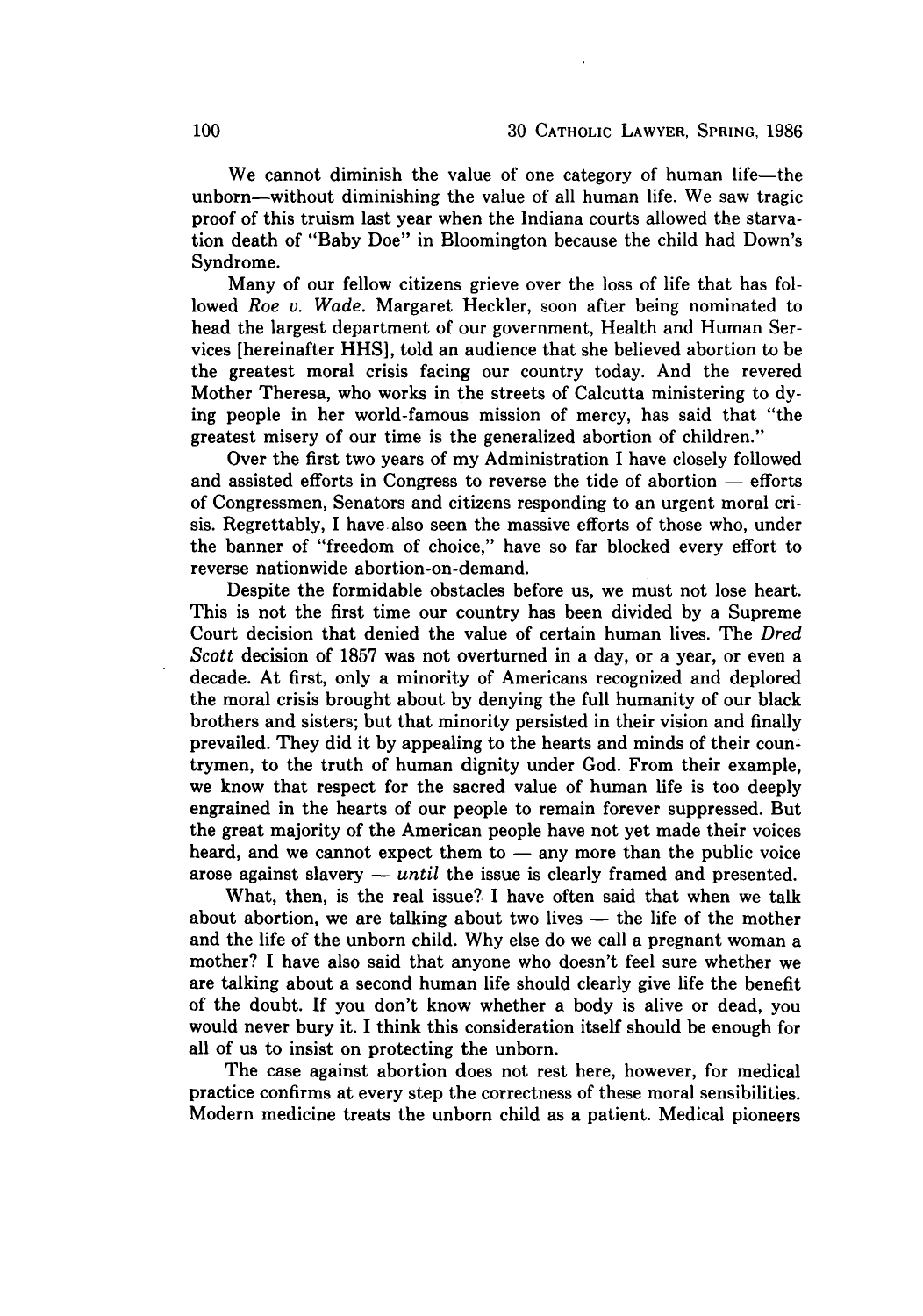have made great breakthroughs in treating the unborn-for genetic problems, vitamin deficiencies, irregular heart rhythms, and other medical conditions. Who can forget George Will's moving account of the little boy who underwent brain surgery six times during the nine weeks before he was born? Who is the *patient* if not that tiny unborn human being who can feel pain when he or she is approached **by** doctors who come to kill rather than to cure?

The real question today is not when human life begins, but, *what is the value of human life?* The abortionist who reassembles the arms and legs of a tiny baby to make sure all its parts have been torn from its mother's body can hardly doubt whether it is a human being. The real question for him and for all of us is whether that tiny human life has a God-given right to be protected by the law  $-$  the same right we have.

What more dramatic confirmation could we have of the real issue than the "Baby Doe" case in Bloomington, Indiana? The death of that tiny infant tore at the hearts of all Americans because the child was undeniably a live human being-one lying helpless before the eyes of the doctors and the eyes of the nation. The real issue for the courts was *not* whether "Baby Doe" was a human being. The real issue was whether to protect the life of a human being who had Down's Syndrome, who would probably be mentally handicapped, but who needed a routine surgical procedure to unblock his esophagus and allow him to eat. A doctor testified to the presiding judge that, even with his physical problem corrected, "Baby Doe" would have a "non-existent" possibility for "a minimally adequate quality of life"  $-$  in other words, that retardation was the equivalent of a crime deserving the death penalty. The judge let "Baby Doe" starve and die, and the Indiana Supreme Court sanctioned his decision.

Federal law does not allow federally-assisted hospitals to decide that Down's Syndrome infants are not worth treating, much less to decide to starve them to death. Accordingly, I have directed the Departments of Justice and HHS to apply civil rights regulations to protect handicapped newborns. All hospitals receiving federal funds must post notices which will clearly state that failure to feed handicapped babies is prohibited by federal law. The basic issue is whether to value and protect the lives of the handicapped, whether to recognize the sanctity of human life. This is the same basic issue that underlies the question of abortion.

The 1981 Senate hearings on the beginning of human life brought out the basic issue more clearly than ever before. The many medical and scientific witnesses who testified disagreed on many things, but not on the *scientific* evidence that the unborn child is alive, is a distinct individual, or is a member of the human species. They did disagree over the *value* question, whether to give value to a human life at its early and most vulnerable stages of existence.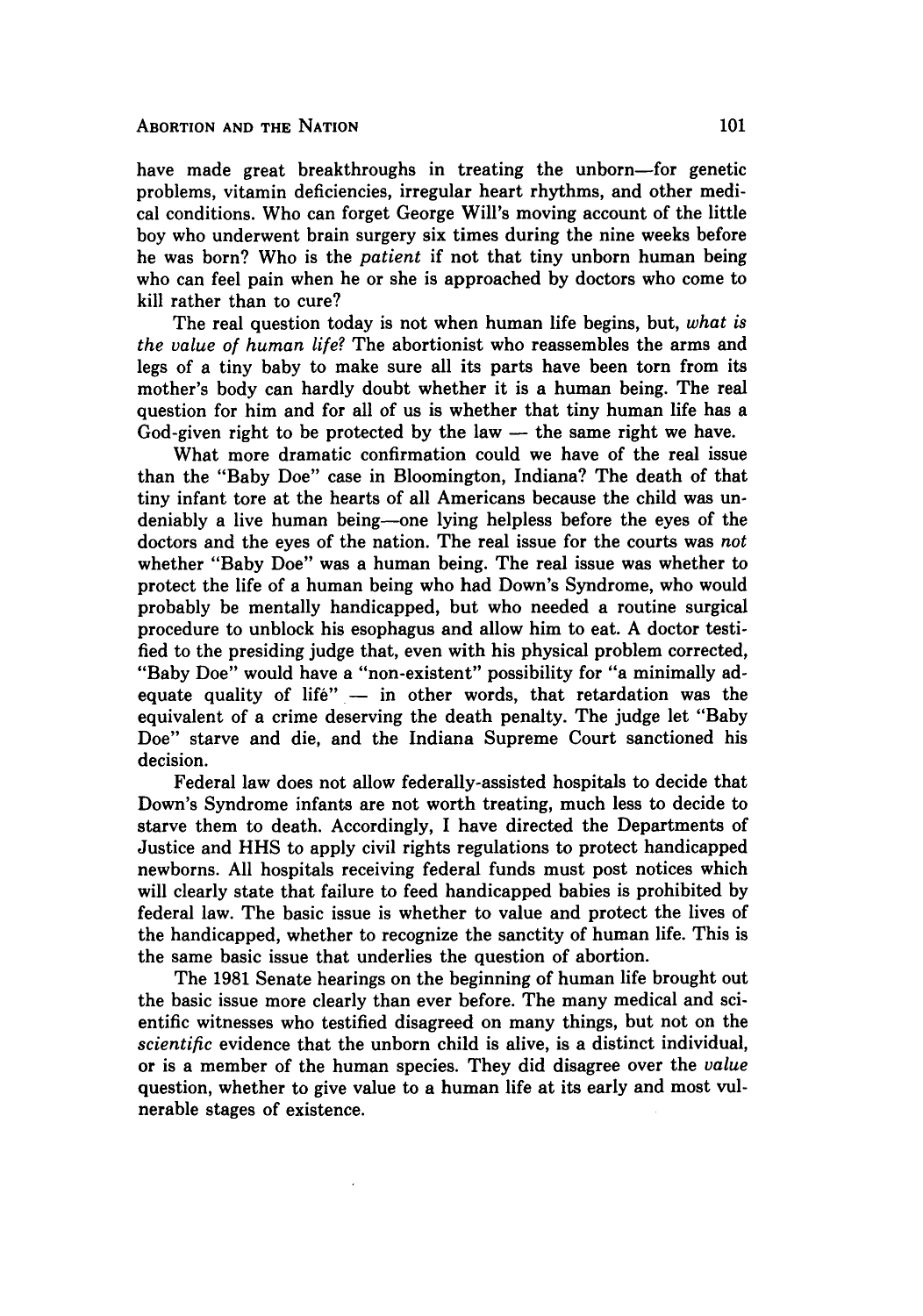Regrettably, we live at a time when some persons do *not* value all human life. They want to pick and choose which individuals have value. Some have said that only those individuals with "consciousness of self" are human beings. One such writer has followed this deadly logic and concluded that "shocking as it may seem, a newly born infant is not a human being."

**A** Nobel Prize winning scientist has suggested that if a handicapped child "were not declared fully human until three days after birth, then all parents could be allowed the choice." In other words, "quality control" to see if newly born human beings are up to snuff.

Obviously, some influential people want to deny that every human life has intrinsic, sacred worth. They insist that a member of the human race must have certain qualities before they accord him or her status as a "human being."

Events have borne out the editorial in a California medical journal which explained three years before *Roe v. Wade* that the social acceptance of abortion is a "defiance of the long-held Western ethic of intrinsic and equal value for every human life regardless of its stage, condition, or status."

Every legislator, every doctor, and every citizen needs to recognize that the real issue is whether to affirm and protect the sanctity of all human life, or to embrace a social ethic where some human lives are valued and others are not. As a nation, we must choose between the "sanctity of life" ethic and the "quality of life" ethic.

I have no trouble identifying the answer our nation has always given to this basic question, and the answer that **I** hope and pray it will give in the future. America was founded **by** men and women who shared a vision of the value of each and every individual. They stated this vision clearly from the very start in the Declaration of Independence, using words that every schoolboy and schoolgirl can recite: "[w]e hold these truths to be self-evident, that all men are created equal, that they are endowed **by** their Creator with certain inalienable rights, that among these are life, liberty, and the pursuit of happiness."

We fought a terrible war to guarantee that one category of mankind **-** black people in America **-** could not be denied the inalienable rights with which their Creator endowed them. The great champion of the sanctity of all human life in that day, Abraham Lincoln, gave us his assessment of the Declaration's purpose. Speaking of the framers of that noble document, he said:

This was their majestic interpretation of the economy of the Universe. This was their lofty, and wise, and noble understanding of the justice of the Creator to His creatures. Yes, gentlemen, to all His creatures, to the whole great family of man. In their enlightened belief, nothing stamped with the divine image and likeness was sent into the world to be trodden upon **...**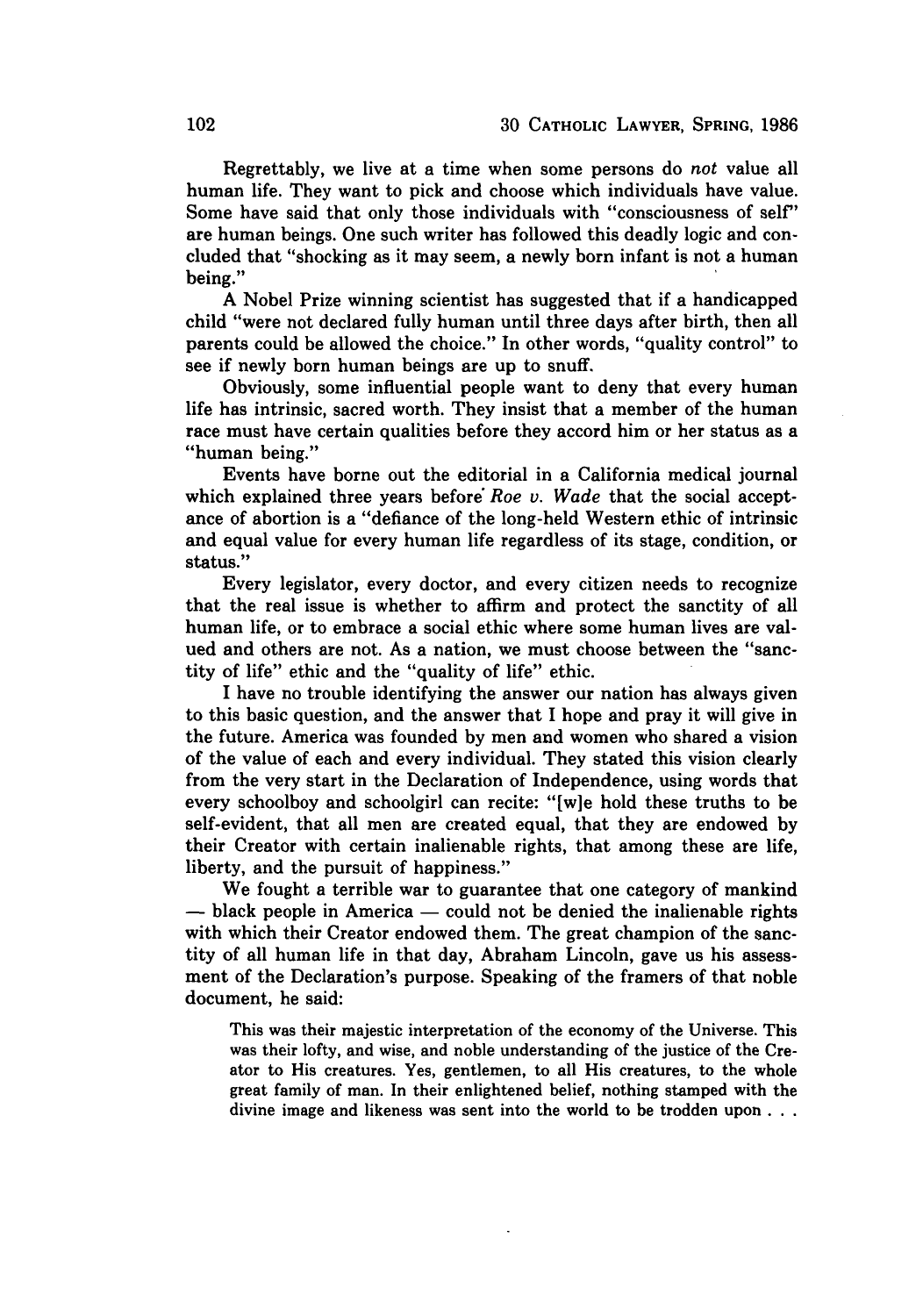They grasped not only the whole race of man then living, but they reached forward and seized upon the farthest posterity. They erected a beacon to guide their children and their children's children, and the countless myriads who should inhabit the earth in other ages.

He warned also of the danger we would face if we closed our eyes to the value of life in any category of human beings:

**I** should like to know if taking this old Declaration of Independence, which declares that all men are equal upon principle and making exceptions to it where will it stop. **If** one man says it does not mean a Negro, why not another say it does not mean some other man?

When Congressman John **A.** Bingham of Ohio drafted the Fourteenth Amendment to guarantee the rights of life, liberty, and property to all human beings, he explained that *all* are "entitled to the protection of American law, because its divine spirit of equality declares that all men are created equal." He said the rights guaranteed **by** the amendment would therefore apply to "any human being." Justice William Brennan, writing in another case decided only the year before *Roe v. Wade,* referred to our society as one that "strongly affirms the sanctity of life."

Another William Brennan - not the Justice - has reminded us of the terrible consequences that can follow when a nation rejects the sanctity of life ethic: "[t]he cultural environment for a human holocaust is present whenever any society can be misled into defining individuals as less than human and therefore devoid of value and respect."

As a nation today, we have *not* rejected the sanctity of human life. The American people have not had an opportunity to express their view on the sanctity of human life in the unborn. **I** am convinced that Americans do not want to play God with the value of human life. It is not for us to decide who is worthy to live and who is not. Even the Supreme Court's opinion in *Roe v. Wade* did not explicitly reject the traditional American idea of intrinsic worth and value in all human life; it simply dodged this issue.

The Congress has before it several measures that would enable our people to reaffirm the sanctity of human life, even the smallest and the youngest and the most defenseless. The Human Life Bill expressly recognizes the unborn as human beings and accordingly protects them as persons under our Constitution. This bill, first introduced **by** Senator Jesse Helms, provided the vehicle for the Senate hearings in **1981** which contributed so much to our understanding of the real issue of abortion.

The Respect Human Life Act, just introduced in the 98th Congress, states in its first section that the policy of the United States is "to protect innocent life, both before and after birth." This bill, sponsored **by** Congressman Henry Hyde and Senator Roger Jepsen, prohibits the federal government from performing abortions or assisting those who do so, ex-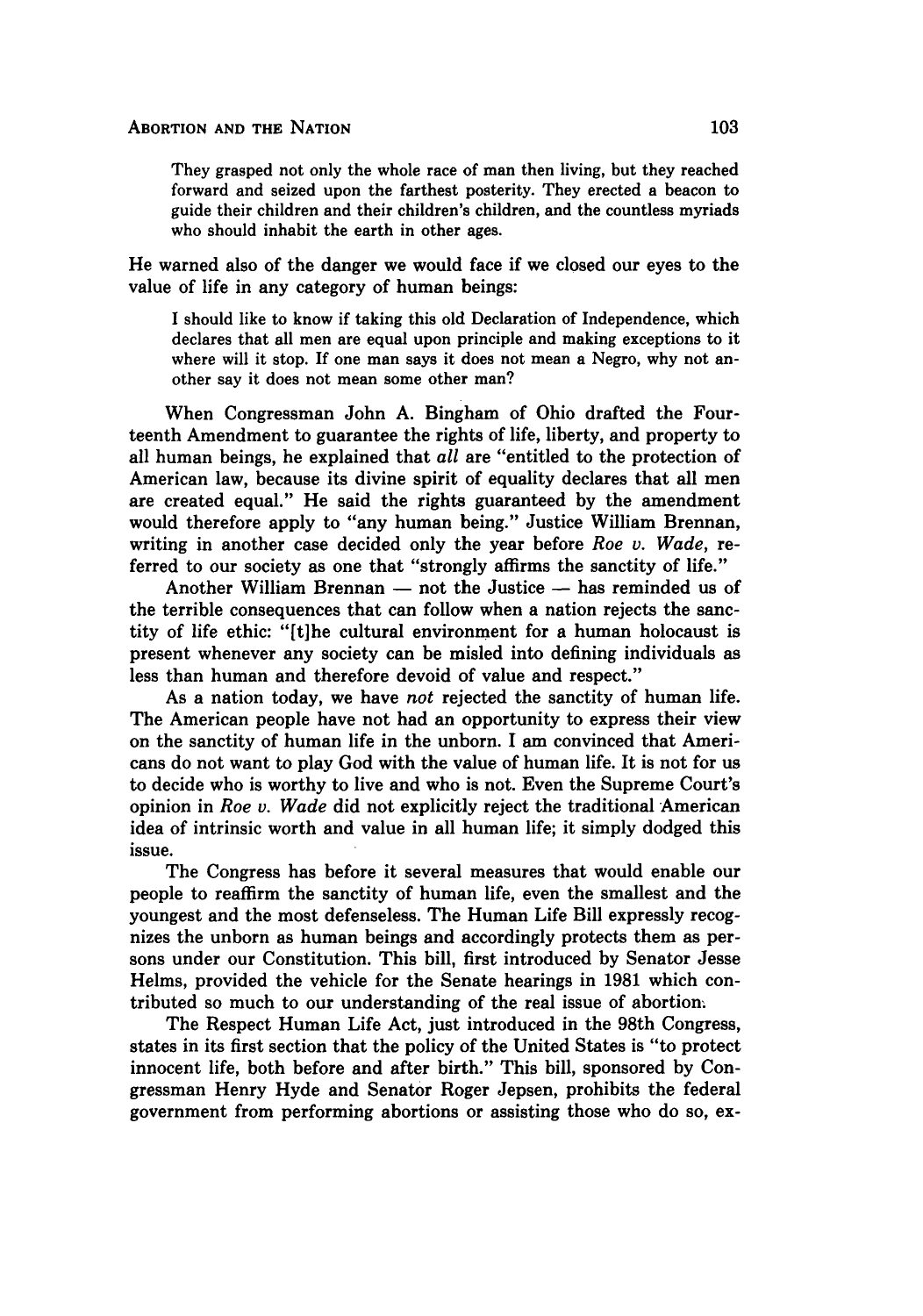cept to save the life of the mother. It also addresses the pressing issue of infanticide which, as we have seen, flows inevitably from permissive abortion as another step in the denial of the inviolability of innocent human life.

I have endorsed each of these measures, as well as the more difficult route of constitutional amendment, and I will give these initiatives my full support. Each of them, in different ways, attempts to reverse the tragic policy of abortion-on-demand imposed by the Supreme Court ten years ago. Each of them is a decisive way to affirm the sanctity of human life.

We must all educate ourselves to the reality of the horrors taking place. Doctors today know that unborn children can feel a touch within the womb and that they respond to pain. But how many Americans are aware that abortion techniques are allowed today, in all fifty states, that burn the skin of a baby with a salt solution, in an agonizing death that can last for hours?

Another example: two years ago, the Philadelphia Inquirer ran a Sunday special supplement on *"The Dreaded Complication."* The "dreaded complication" referred to in the article  $-$  the complication feared by doctors who perform abortions — is the *survival* of the child despite all the painful attacks during the abortion procedure. Some unborn children do survive the late-term abortions the Supreme Court has made legal. Is there any question that these victims of abortion deserve our attention and protection? Is there any question that those who *don't* survive were living human beings before they were killed?

Late-term abortions, especially when the baby survives, but is then killed by starvation, neglect, or suffocation, show once again the link between abortion and infanticide. The time to stop both is now. As my Administration acts to stop infanticide, we will be fully aware of the real issue that underlies the death of babies before and soon after birth.

Our society has, fortunately, become sensitive to the rights and special needs of the handicapped, but I am shocked that physical or mental handicaps of newborns are still used to justify their extinction. This Administration has a Surgeon General, Dr. C. Everett Koop, who has done perhaps more than any other American for handicapped children, by pioneering surgical techniques to help them, by speaking out on the value of their lives, and by working with them in the context of loving families. You will not find his former patients advocating the so-called "quality of life" ethic.

I know that when the true issue of infanticide is placed before the American people, with all the facts openly aired, we will have no trouble deciding that a mentally or physically handicapped baby has the same intrinsic worth and right to life as the rest of us. As the New Jersey Supreme Court said two decades ago, in a decision upholding the sanctity of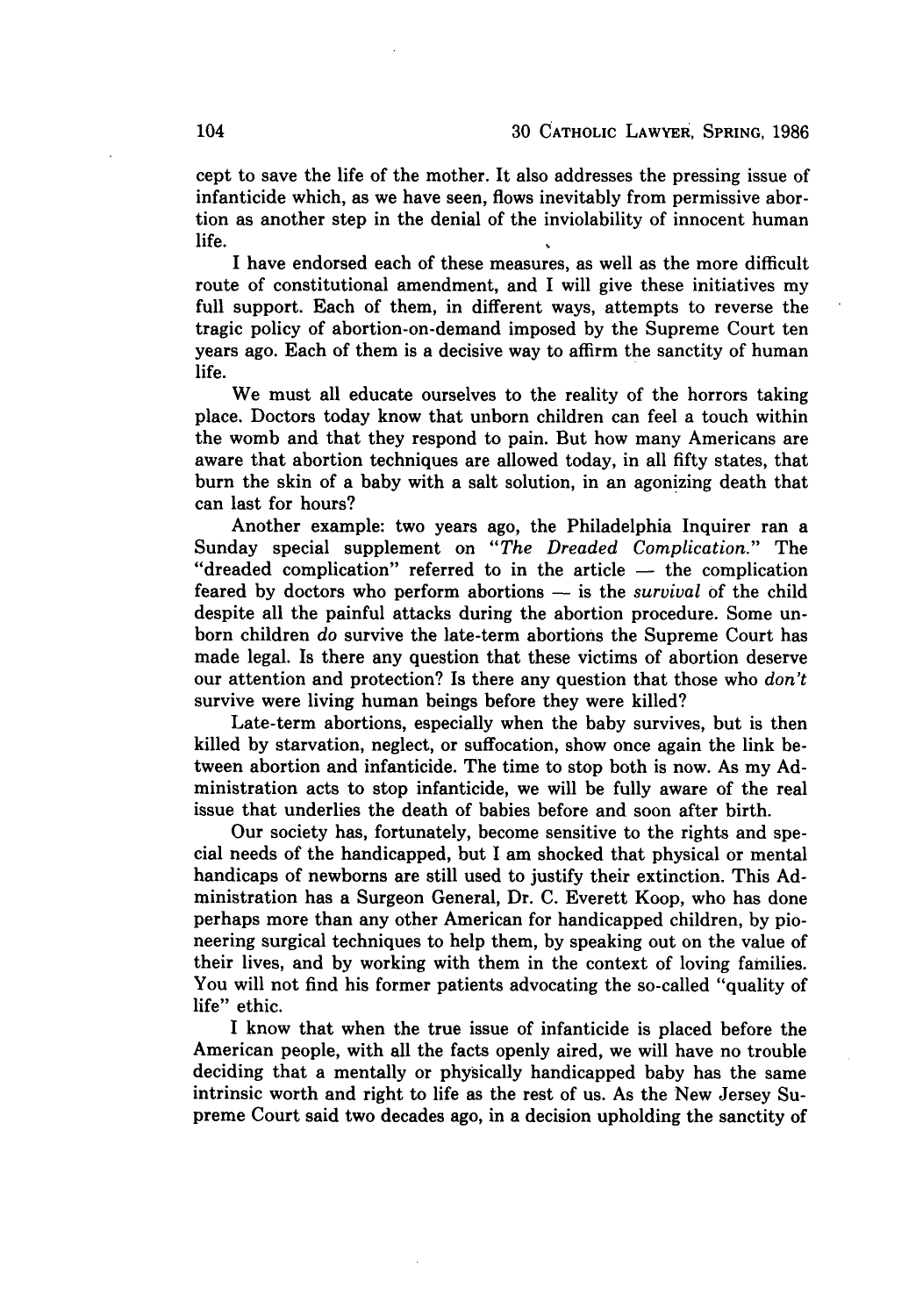human life, "a child need not be perfect to have a worthwhile life."

Whether we are talking about pain suffered **by** unborn children, or about late-term abortions, or about infanticide, we inevitably focus on the humanity of the unborn child. Each of these issues is a potential rallying point for the sanctity of life ethic. Once we as a nation rally around any one of these issues **to** affirm the sanctity of life, we will see the importance of affirming this principle across the board.

Malcolm Muggeridge, the English writer, goes right to the heart of the matter: "[ejither life is always and in all circumstances sacred, or intrinsically of no account; it is inconceivable that it should be in some cases the one, and in some the other." The sanctity of innocent human life is a principle that Congress should proclaim at every opportunity.

It is possible that the Supreme Court itself may overturn its abortion rulings. We need only recall that in *Brown v. Board of Education* the court reversed its own earlier "separate-but-equal" decision. I believe if the Supreme Court took another look at *Roe v. Wade,* and considered the real issue between the sanctity of life ethic and the quality of life ethic, it would change its mind once again.

As we continue to work to overturn *Roe v. Wade,* we must also continue to lay the groundwork for a society in which abortion is not the accepted answer to unwanted pregnancy. Pro-life people have already taken heroic steps, often at great personal sacrifice, to provide for unwed mothers. **I** recently spoke about a young pregnant woman named Victoria, who said, "In this society we save whales, we save timber wolves and bald eagles and Coke bottles. Yet, everyone wanted me to throw away my baby." She has been helped **by** Say-a-Life, a group in Dallas, which provides a way for unwed mothers to preserve the human life within them when they might otherwise be tempted to resort to abortion. I think also of House of His Creation in Coatesville, Pennsylvania, where a loving couple has taken in almost 200 young women in the past ten years. They have seen, as a fact of life, that the girls are *not* better off having abortions than saving their babies. **I** am also reminded of the remarkable Rossow family of Ellington, Connecticut, who have opened their hearts and their home to nine handicapped adopted and foster children.

The Adolescent Family Life Program, adopted **by** Congress at the request of Senator Jeremiah Denton, has opened new opportunities for unwed mothers to give their children life. We should not rest until our entire society echoes the tone of John Powell in the dedication of his book, *Abortion: The Silent Holocaust,* a dedication to every woman carrying an unwanted child: "[p]lease believe that you are not alone. There are many of us that truly love you, who want to stand at your side, and help in any way we can." And we can echo the always-practical woman of faith, Mother Theresa, when she says, "[i]f you don't want the little child, that unborn child, give him to me." We have so many families in America